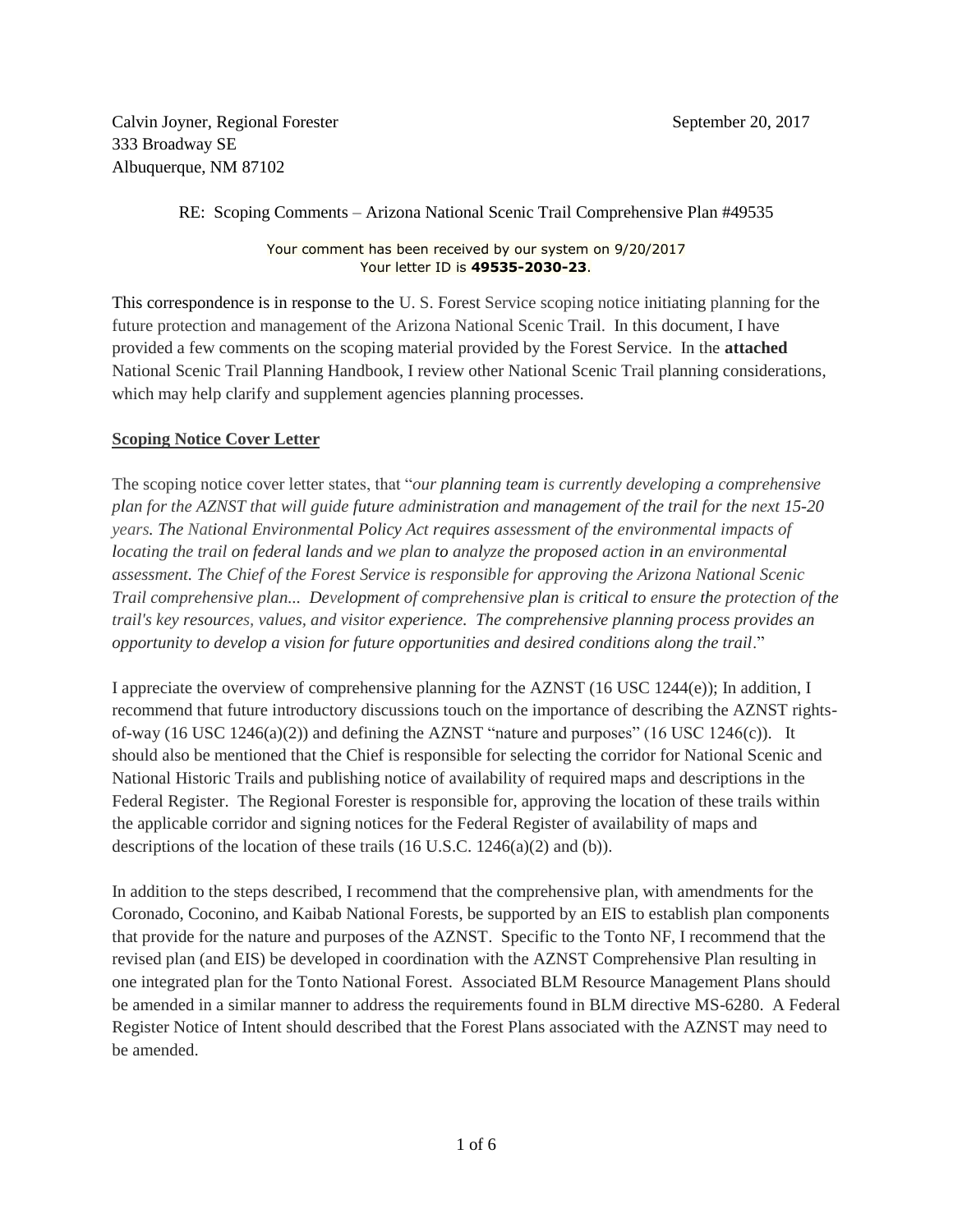The AZNST is a national resource. As such, I recommend that the planning team offer a webinar to cover materials presented at the planned public meetings along the AZNST. Invitees could include Partnership for the National Trails System members.

## **Scoping Document**

**What is the Arizona National Scenic Trail**: The scoping document asks, "*What is the Arizona National Scenic Trail?*" I recommend supplementing this discussion with information from the Trails for America report and a legislative history discussion. The Bureau of Land Management has established policy direction in directive MS-6280 for National Landscape Conservation Areas, including providing direction for the management of National Trails. The following presents an important definition from this BLM directive that provide context for understanding the essence of a national trail comprehensive plan:

*National Scenic Trail. A continuous, long-distance trail located on the ground by the land-managing agency along the congressionally designated route, in coordination with the trail administering agency. A National Scenic Trail provides maximum compatible outdoor recreation opportunity and conservation and enjoyment of the nationally significant scenic, historic, natural, and cultural resources, qualities, values, and associated settings and the primary use or uses of the areas through which such trails may pass. National Scenic Trails represent desert, marsh, grassland, mountain, canyon, river, forest, and other areas, as well as landforms that exhibit significant characteristics of the physiographic regions of the Nation. National Scenic Trails include the tread, or the trail path, and the trail setting which is included within the National Trail Management Corridor….*

**How do we accomplish our vision for the future:** The scoping document describes what the comprehensive plan will accomplish?

- "*Establish trail-wide guidance to define how resources are to be protected and visitor uses and experiences are to be achieved;*
- *Consider the concerns, expectations and values of the public and landowners along the trail and define the role of managers and partners to ensure management decisions promote the efficient use of public resources; and*
- *Provide direction for addressing the unique challenges and demands of protecting the resources, qualities, values and associated settings of the trail and its corridor, and the outstanding opportunities for a diversity of non-motorized recreation experiences*."

I support the described outcomes. Comprehensive planning should also result in amending Forest Plans and Resource Management Plans. The extent of the corridor needs to be described as defined within the selected rights-of-way (16 USC 1246(a)(2)).

**Key Components**: The scoping document states that, "*Key components of this comprehensive plan will:*

- *describe the nature and purposes of the trail, including primary trail uses and the desired trail experience;*
- *describe the trail corridor, including significant natural, historical, and cultural resources to be preserved;*
- *delineate the minimum management corridor needed to protect the Arizona Trail and its associated resources, qualities, values and uses;*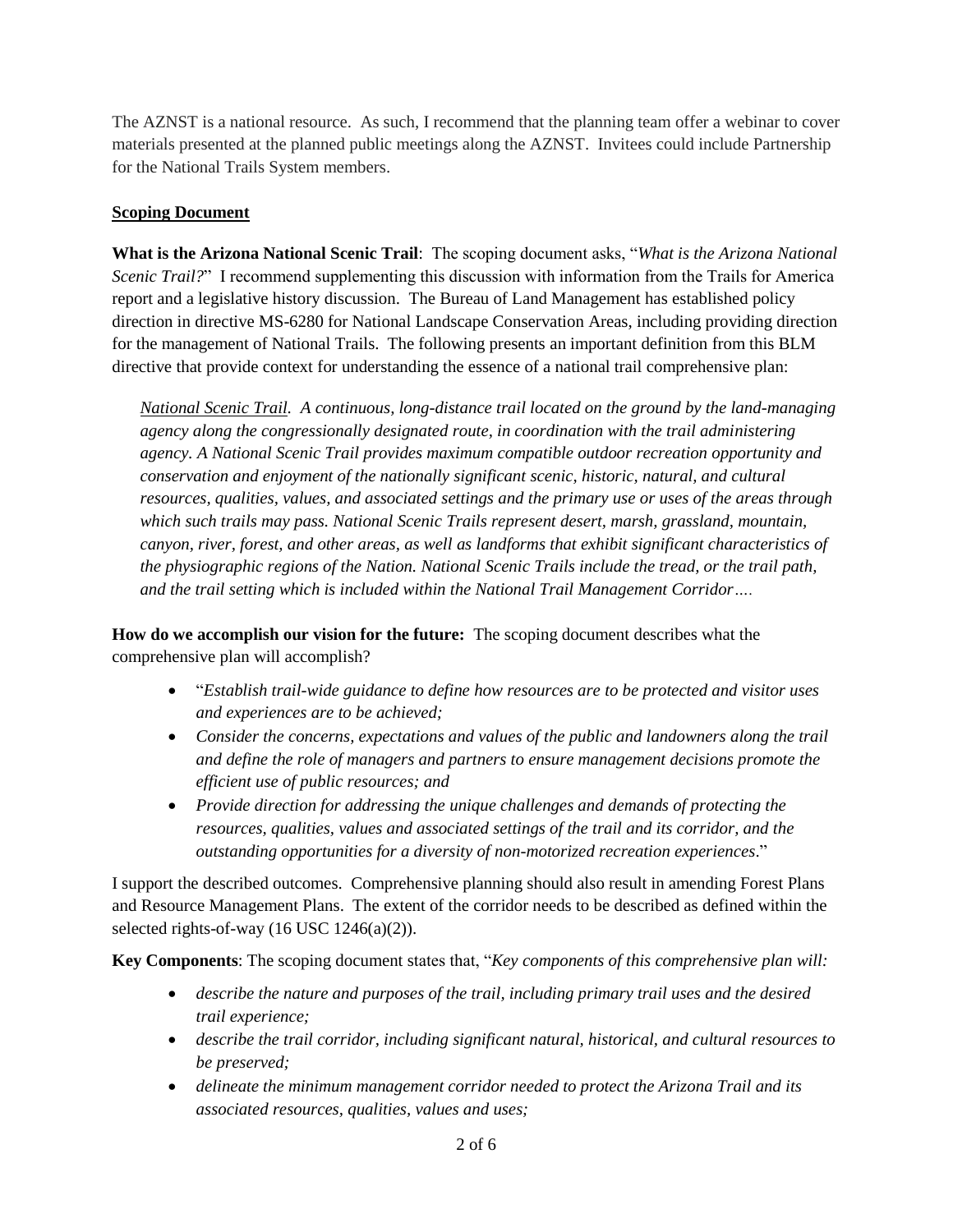- *identify objectives and practices for protecting the trail and its corridor;*
- *provide guidelines for trail standards, facility development, trail marking, and visitor capacity; and*
- *provide recommendations for protecting lands through acquisition, easements or agreements that include details for cooperating with local landowners to manage the trail*."

I agree with these components, except that I would delete the word, "minimum." Instead, I would amend the relevant Forest Plans and Resource Management Plans as necessary to describe the extent of a National Trail Management Corridor. In addition, Plan components need to be established that protect the nature and purposes of the AZNST, including establishing standards/thresholds plan components.

**Preliminary Concerns and Opportunities Identified**: The document lists preliminary concerns and opportunities:

- "*Portions of the designated route are located on motorized routes (roads and trails);*
- *Some current management designations along the route include uses that substantially interfere with the nature and purposes of the trail;*
- *The unavailability of potable water makes portions of the trail unusable for several months of the year;*
- *In some sections, insufficient or inconsistent trail maintenance and signing pose safety concerns and detract from national scenic trail values;*
- *Equestrian and mountain bike use is not adequately accommodated along the length of the trail;*
- *Trail use and events on the Arizona National Scenic Trail are increasing and need to be managed in a way that does not detract from the trail experience and opportunities for all users;*
- *Other existing or proposed land uses along the designated route create impacts that damage scenic resources and the recreation experience of visitors in the short term and, in some cases could permanently damage the values for which the trail was designated.*
- *Connecting the trail to nearby communities supports economic growth and community development.*"

I agree with these preliminary issues, except that potable water and maintenance may be best addressed at the project-level of comprehensive planning. I would add concerns of not having the rights-of-way described (16 USC 1246(a)(2)), National Trail Management Corridor extent described, and the AZNST travel route officially located.

**The Proposed Action:** Elements of the proposed action include:

- "*Nature and purposes unique to the Arizona National Scenic Trail, including the desired key characteristics of the trail experience and the primary trail uses [NTSA Sec. 7(c)];*
- *Recommended trail route relocations that provide for maximum outdoor recreation potential and for the conservation and enjoyment of the nationally significant scenic, historic, natural, or cultural qualities along the route [NTSA Sec. 3(a)];*
- *Connecting and side trails to provide additional public access or additional recreational opportunities [NTSA Sec. 6; FSM 2353.32];*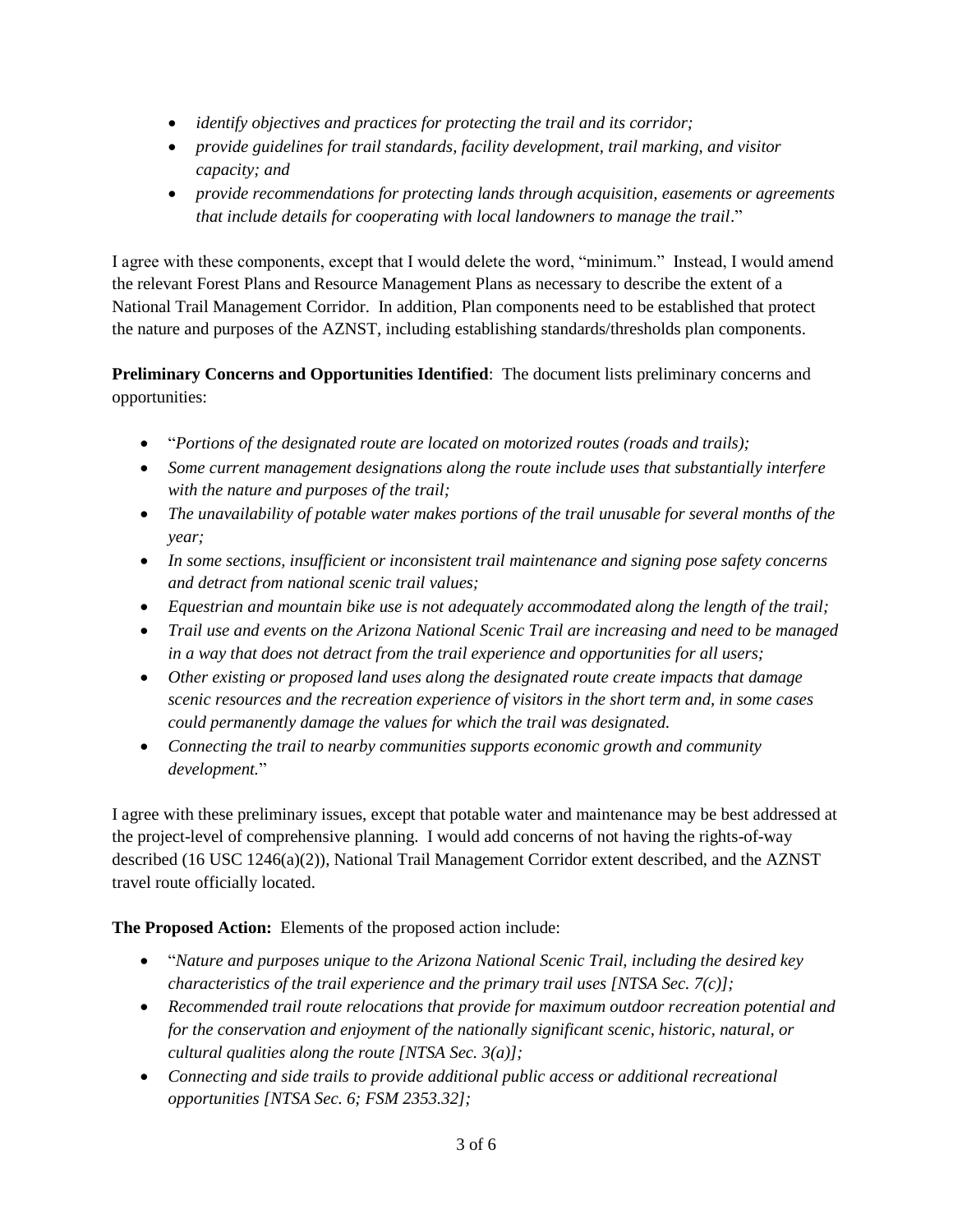- *A trail management corridor of sufficient width to manage the trail in accordance with its nature and purposes and provide for the conservation and enjoyment of the associated significant resources [NTSA Sec. 3(a)];*
- *Objectives and practices for managing the trail corridor, including the identification of significant natural, historical, and cultural resources to be preserved, to ensure the values for which the trail was established remain intact [NTSA Sec. 5(e); EO 13195];*
- *An identified carrying capacity and/or the process and criteria for determining carrying capacity of the trail and a plan for its implementation [NTSA Sec. 5(e)]*."

I support the listed elements of the proposed action. In addition, I would add the need to (1) identify the rights-of-way (16 USC 1246(a)(2)), (2) identify plan components that protect the AZNST nature and purpose/values, and (3) provide integrated AZNST management direction through amendments or revision of Land Management Plans and Resource Management Plans.

**Nature and Purposes**: The nature of the AZNST is described as, "*The Arizona National Scenic Trail is a primitive, non-motorized long-distance route that preserves and showcases the unique and diverse scenic, natural, historic and cultural treasures of Arizona and our nation. The Trail experience provides opportunities for quality recreation, self-reliance and discovery within a corridor of open space defined by the spectacular natural landscapes of the state.*"

I recommend adding to this vision statement description to clearly recognize AZNST corridor protection.

The purposes of the AZNST is described as:

- "*Connecting deserts, mountains, forests, wilderness, canyons, communities, and people;*
- *Linking existing and new trail segments to form a continuous pathway south to north across the state;*
- *Providing high quality recreation and educational experiences for Arizona's residents and visitors;*
- *Promoting land stewardship in the development and use of the trail in a way that cultivates appreciation and protection of the State's natural and cultural resources as a legacy for future generations;*
- *Promoting multiple non-motorized trail uses, primarily hiking, horseback riding, mountain biking, and cross-country skiing on a shared trail while observing local land management objectives;*
- *Continuing the existing model of public-private partnership to create and maintain a longdistance trail.*
- *Offering wildness, remoteness and solitude while providing opportunities for day use as well as longer treks*."

I mostly agree with the listed purposes; however, an AZNST purpose should not be described as being subordinate to "*local land management objectives*." In addition, I would add a purposes of conserving natural, historic, and cultural resources along the corridor."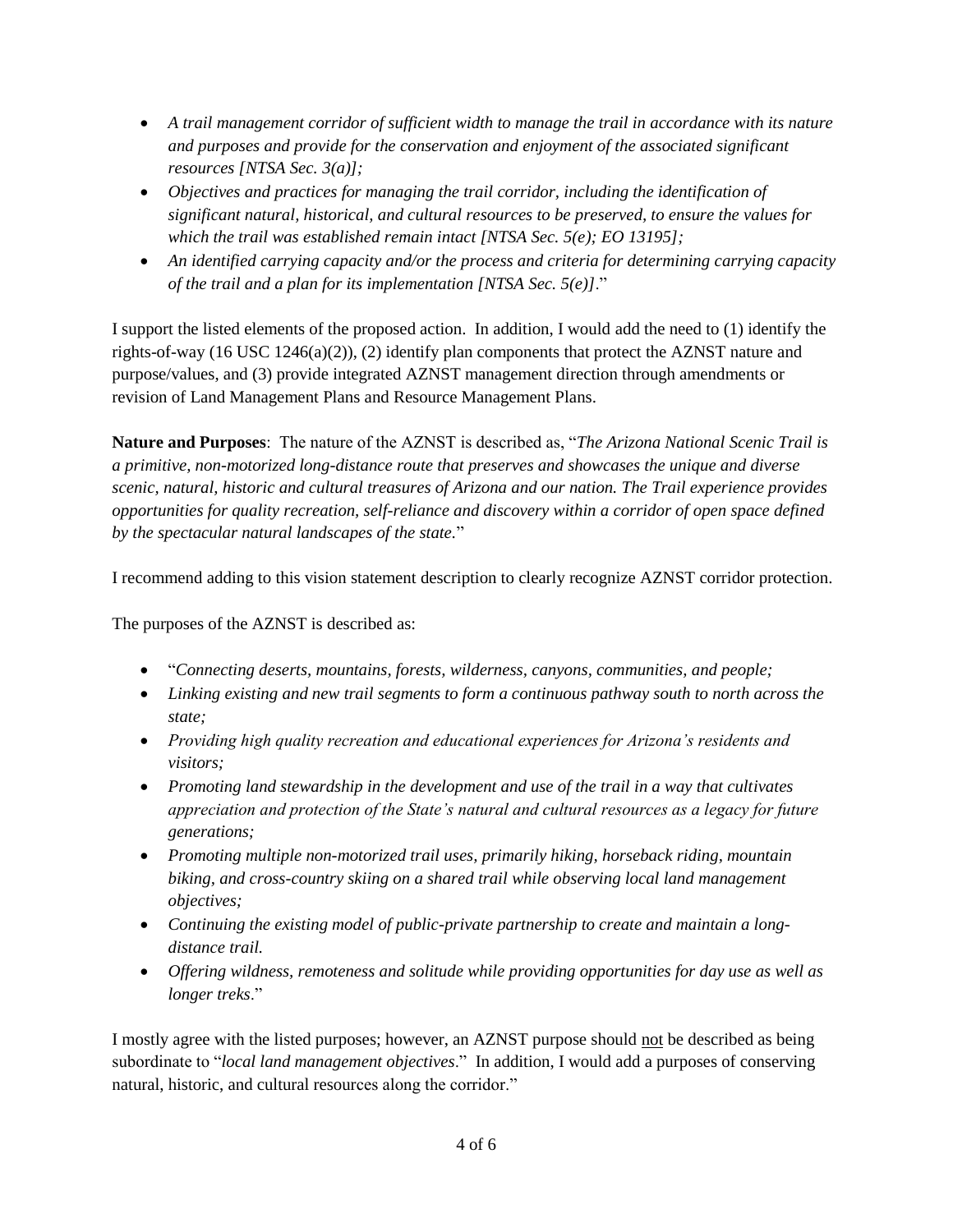**Trail Management Corridor:** The scoping document describes that, "*The trail management corridor is the area managed to provide for the conservation and enjoyment of the nationally significant scenic, historic, natural, or cultural qualities and to ensure that the values for which the trail was established remain intact. The corridor is an area similar to a management area found in programmatic land management plans, managed primarily for the Arizona Trail experience and used to focus administration, management and protection for the trail, its nature and purposes, and its associated qualities, values and settings.*"

I agree with this description of the Trail Management Corridor. I would add that the Trail Management Corridor is addressed in land management plans as a FS Management Area or BLM National Trail Management Corridor with Plan Components or Management Actions/Resource Use Determinations that support the nature and purposes of the AZNST.

**Objectives and Practices**: The scoping document describes that, "*Objectives and practices provide fundamental direction to ensure the national scenic trail values are preserved and the nature and purposes of the trail are realized. The objectives and practices define conditions to be achieved and practices used to maintain the desired characteristics of the trail experience and protect resources across management boundaries. They direct the overall management of the trail and guide the development of land management plan standards and guidelines and site specific project planning within the trail corridor. Objectives and practices may apply to the entire trail or they may apply only to certain landscape settings, visitor opportunities, or land allocations across the trail… Objectives and practices provide comprehensive direction to inform the development of federal land management plan components, and to guide the oversight and protection of the trail on non-federal lands… Objectives and practices specific to the Arizona Trail will be developed as a part of this proposal through public and agency contribution, and analysis of resource conditions and social impacts related to the desired trail experience. A list of preliminary objectives and practices is located in appendix B*."

I agree with this preliminary description of objectives and practices. However, the discussion needs to include a clear explanation for how the NTSA defined objectives and practices will be addressed as plan components, management actions, and resource use determinations in Forest Service and BLM land and resource management plans. The comprehensive plan will need to describe that defined NSTA objectives may not have the same meaning as NFMA/FLPMA objectives.

Congress' Statement of Policy provision in the National Trails System Act of 1968 states that "[i]n order to provide for the ever-increasing outdoor recreation needs of an expanding population and in order to promote the preservation of, public access to, travel within, and enjoyment and appreciation of the openair, outdoor areas and historic resources of the Nation, trails should be established (i) primarily, near the urban areas of the Nation, and (ii) secondarily, within scenic areas and along historic travel routes of the Nation which are often more remotely located." NTSA Sec. 2(a). A stated purpose of the NTSA "is to provides the means for attaining these objectives by instituting a national system of recreation, scenic and historic trails, by designating the Appalachian Trail and the Pacific Crest Trail as the initial components of that system, and by prescribing the methods by which, and standards according to which, additional components may be added to the system." NTSA Sec. 2(b).